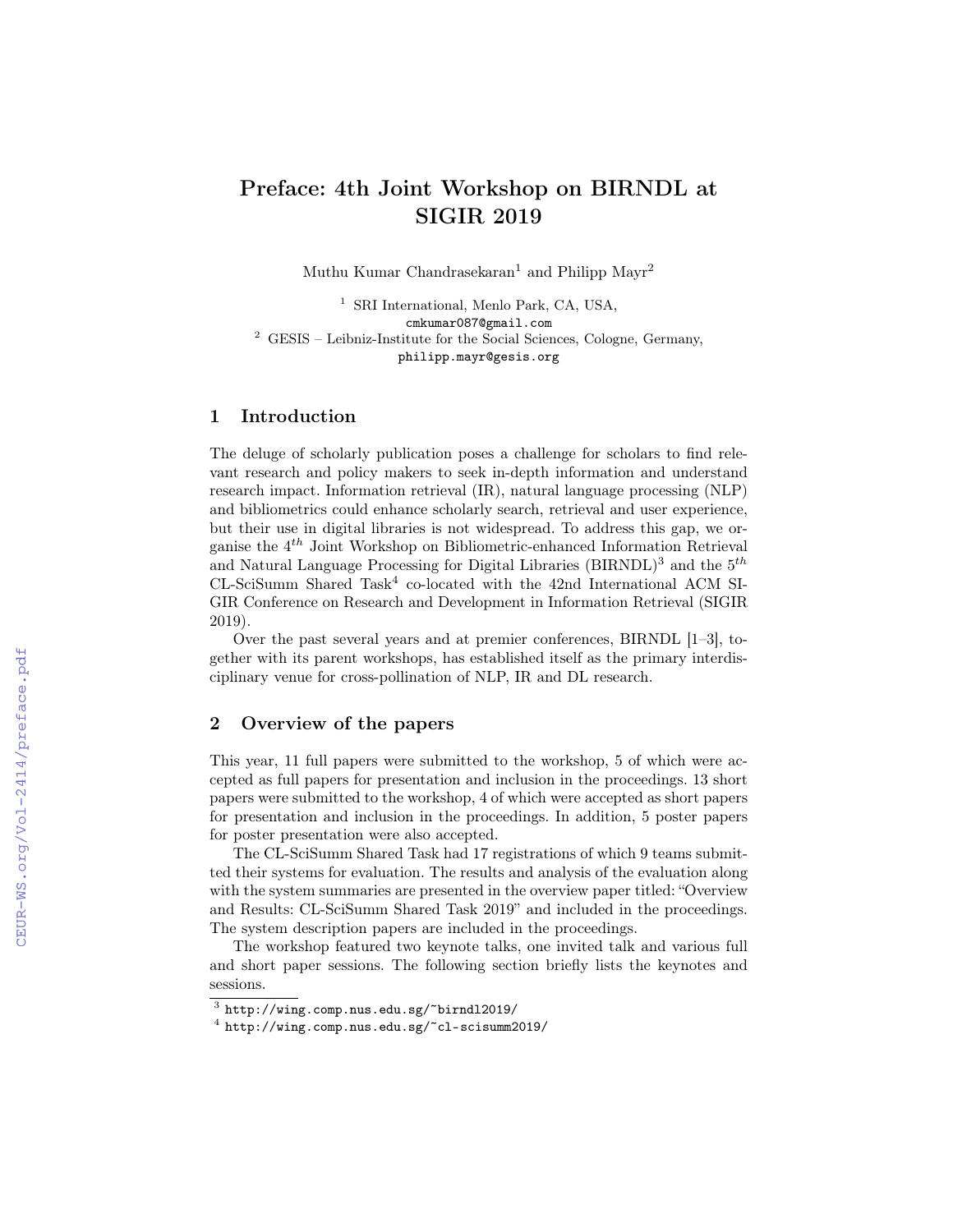#### 2.1 Keynotes

- Alex D. Wade, Ivana Williams: Personalized Feed/Query-formulation, Predictive Impact, and Ranking.
- Bonnie Webber: Discourse Processing for Text Analysis: Recent successes, current challenges.

## 2.2 Invited Paper

– Guy Lev, Michal Shmueli-Scheuer, Jonathan Herzig, Achiya Jerbi, David Konopnicki: TalkSumm: A Dataset and Scalable Annotation Method for Scientific Paper Summarization Based on Conference Talks [4]. This paper will appear in Proceedings of ACL 2019 and is not included in this proceedings.

#### 2.3 Research papers

#### Full papers

- Katarina Boland, Frank Krüger: Distant supervision for silver label generation of software mentions in social scientific publications
- Na Pang, Li Qian, Weimin Lyu, Jin-Dong Yang: Transfer Learning for Scientific Data Chain Extraction in Small Chemical Corpus with joint BERT-CRF Model
- Christin Katharina Kreutz, Premtim Sahitaj, Ralf Schenkel: Revaluating Semantometrics from Computer Science Publications
- Suzan Verberne, Ioannis Chios, Jian Wang: Extracting and matching patent in-text references to scientific publications
- Michael Soprano, Kevin Roitero, Stefano Mizzaro: HITS Hits Readersourcing: Validating Peer Review Alternatives Using Network Analysis

#### Short papers

- Jason Portenoy, Jevin D. West: Supervised Learning for Automated Literature Review
- Arlene J Casey, Bonnie Webber, Dorota Glowacka: Can Models of Author Intention Support Quality Assessment of Content?
- Andres Carvallo, Denis Parra: Comparing Word Embeddings for Document Screening based on Active Learning
- Philipp Scharpf, Moritz Schubotz, Howard S. Cohl, Bela Gipp: Towards Formula Concept Discovery and Recognition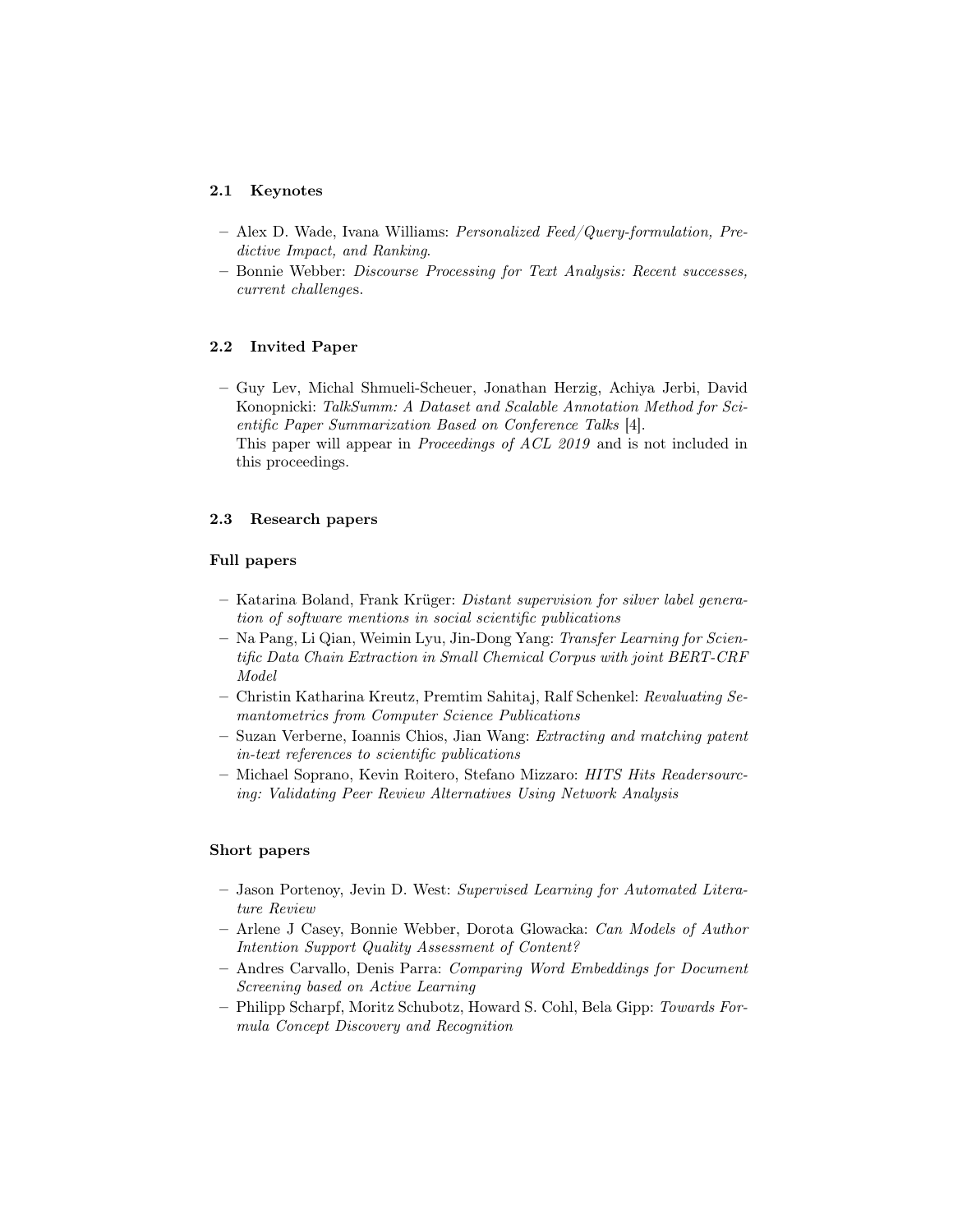#### Poster papers

- Barbara Plank, Reinard van Dalen: CiteTracked: A Longitudinal Dataset of Peer Reviews and Citations
- Chifumi Nishioka, Michael Färber: Evaluating the Availability of Open Citation Data
- André Greiner-Petter, Terry Ruas, Moritz Schubotz, Akiko Aizawa, William Grosky, Bela Gipp: Why Machines Cannot Learn Mathematics, Yet
- Marc Bertin, Pierre Jonin, Frédéric Armetta, Iana Atanassova: Identifying the conceptual space of citation contexts using coreferences
- Rajesh Piryani, Wolfgang Otto, Philipp Mayr, Vivek Kumar Singh: Analysing author name mentions in citation contexts of highly cited publications

#### 2.4 CL-SciSumm

- Chrysoula Zerva, Minh-Quoc Nghiem, Nhung Nguyen and Sophia Ananiadou: NaCTeM-UoM @ CL-SciSumm-19
- Shutian Ma, Heng Zhang, Tianxiang Xu, Jin Xu, Shaohu Hu and Chengzhi Zhang: IR&TM-NJUST @ CLSciSumm-19
- Lei Li, Yingqi Zhu, Wei Liu, Zuying Huang, Yang Xie, Yinan Liu and Xingyuan Li: CIST@CLSciSumm-19: Automatic Scientific Paper Summarization With Citances and Facets
- Yoann Pitarch, Karen Pinel-Sauvagnat, Gilles Hubert, Guillaume Cabanac and Ophélie Fraisier-Vannier: IRIT-IRIS @ CL-SciSumm 2019: Matching Citances with their Intended Reference Text Spans from the Scientic Literature
- Bakhtiyar Syed, Vijayasaradhi Indurthi, Balaji Vasan Srinivasan and Vasudeva Varma: Helium @ CL-SciSumm-19: Transfer learning for effective scientific research comprehension
- Ahmed Ghassan Tawfiq Abura'Ed, Àlex Bravo, Luis Chiruzzo and Horacio Saggion: LaSTUS/TALN+INCO @ CL-SciSumm 2019
- Moreno La Quatra, Luca Cagliero and Elena Baralis: Poli2Sum@CL-SciSumm 2019: identify, classify, and summarize cited text spans by means of ensembles of supervised models
- Hyonil Kim and Shiyan Ou: NJU@CL-SciSumm-19: Ranking-based Identification of Cited Text with Deep Learning
- $-$  Aris Fergadis, Dimitris Pappas and Haris Papageorgiou  $ATHENA \& CL-SciSumm$ 2019: Siamese recurrent bi-directional neural network for identifying cited text spans

## 3 Outlook and further reading

We will continue to organize the BIRNDL and BIR workshops at high profile IR, DL, Scientometric, NLP and CL venues. The combination of research paper presentations, and a shared task like CL-SciSumm with system evaluation has proven to be a successful and agile format. So we will continue with this format.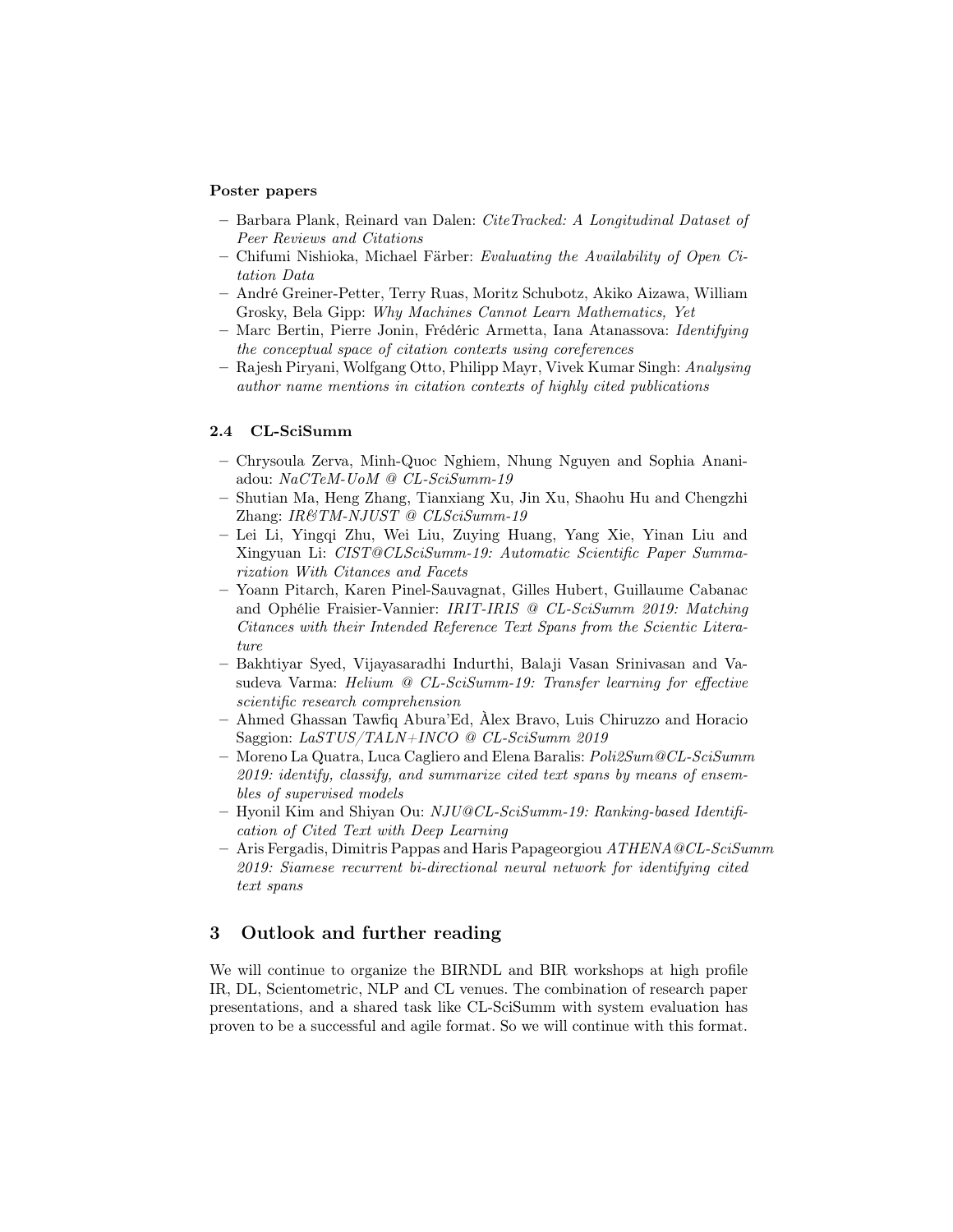In line with the BIRNDL 2019 workshop, we invite workshop authors and others to submit extended paper to two independent open calls of special issues.

- 1. Special issue on "Mining Knowledge from Scientific Data"<sup>5</sup> in the journal Expert Systems (Wiley). Guest editors are: Tanmoy Chakraborty, Sumit Bhatia and Cornelia Caragea. Deadline: September 30, 2019
- 2. Special issue on "Bibliometrics and Information Retrieval"<sup>6</sup> in the journal Scientometrics (Springer). Guest editors are: Guillaume Cabanac, Philipp Mayr and Ingo Frommholz. Deadline: September 30, 2019

Further reading: A special issue on "Bibliometrics, Information Retrieval and Natural Language Processing in Digital Libraries" appeared in 2018 in the International Journal on Digital Libraries, see an overview in [5]. This was a large issue with 13 papers with papers from BIRNDL 2016 as well as new submissions. So, we followed up with another special issue on "Bibliometric-enhanced Information Retrieval and Scientometrics" appeared in Scientometrics journal with extended papers from later editions BIR and BIRNDL and new submissions. Please see an overview in [6].

Since 2016 we maintain the "Bibliometric-enhanced-IR Bibliography"<sup>7</sup> that collects scientific papers which appear in collaboration with the BIR/BIRNDL organizers. We invite interested researchers to join this project and contribute related publications.

# Acknowledgments

We would like to thank SRI International for their generous funding of CL-SciSumm '19 and BIRNDL '19. CZI sponsored Alex Wade's keynote while SRI International sponsored Bonnie Webber. We immensely thank Prof. Dragomir Radev and Michihiro Yasunaga from Yale University for sharing the SciSumm-Net dataset for CL-SciSumm 2019 and co-organising this time. The work by Philipp Mayr was partly funded by Deutsche Forschungsgemeinschaft (DFG) under grant number MA 3964/10-1, the "Establishing Contextual Dataset Retrieval - transferring concepts from document to dataset retrieval (ConDATA)" project.

We are also grateful to the co-organizers of the past BIRNDL workshops - Guillaume Cabanac, Ingo Frommholz, Kokil Jaidka and Dietmar Wolfram, for their continued support and involvement.

# References

1. Mayr, P., Chandrasekaran, M.K., Jaidka, K.: Report on the 3rd Joint Workshop on Bibliometric-enhanced Information Retrieval and Natural Language Processing for Digital Libraries (BIRNDL 2018). SIGIR Forum 52(2) (2018) 105–110

<sup>5</sup> http://lcs2.iiitd.edu.in/speIssue\_Exsy.html

 $^6$  https://sites.google.com/view/scientometrics-si2019-bir

 $^7$  https://github.com/PhilippMayr/Bibliometric-enhanced-IR\_Bibliography/